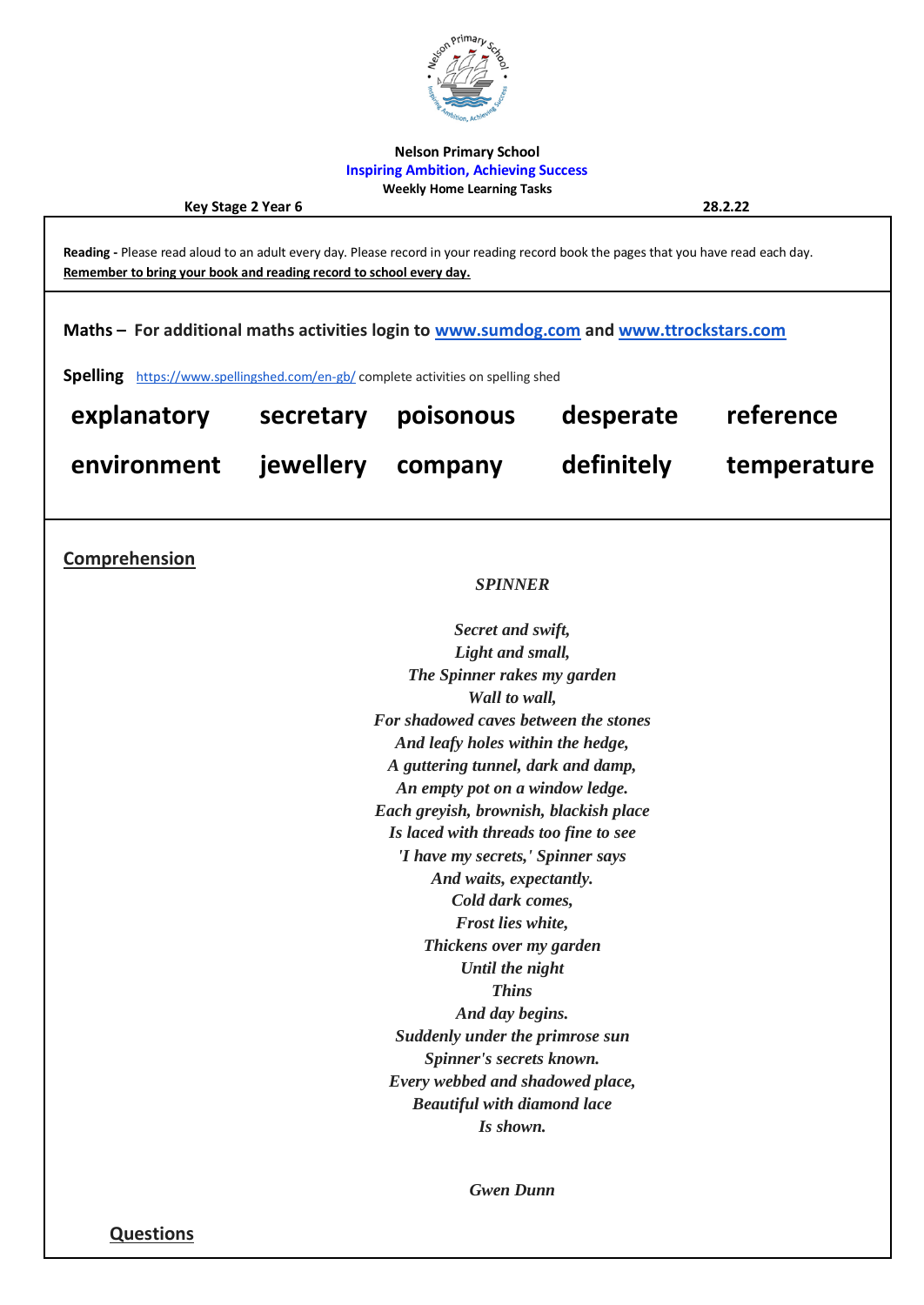| What creature is this poem about?<br>1.                                                                               | 1 mark  |
|-----------------------------------------------------------------------------------------------------------------------|---------|
| Look at verse 1.<br>2.                                                                                                |         |
| What sorts of places does the Spinner look for?                                                                       |         |
| <u> 1989 - Johann Stoff, deutscher Stoff, der Stoff, der Stoff, der Stoff, der Stoff, der Stoff, der Stoff, der S</u> |         |
| <u> 2000 - Andrea Andrew Maria (h. 1888).</u>                                                                         | 2 mark  |
| 3.<br>Look at verse 2.                                                                                                |         |
| What two changes take place that give the Spinner's secrets away?                                                     |         |
|                                                                                                                       |         |
|                                                                                                                       | 2 marks |
| The last line of the poem is: Is shown.<br>4.                                                                         |         |
| What would you see if you were there?                                                                                 |         |
| <u> 1989 - Johann John Stone, mensk politik (f. 1989)</u>                                                             |         |
|                                                                                                                       | 2 marks |
| Find five words to do with <i>darkness</i> in the first verse of the poem.<br>5                                       |         |
| <u> 1989 - Jan James James Barnett, fransk politik (d. 1989)</u><br>1.                                                |         |
| 2. $\overbrace{\hspace{2.5cm}}$                                                                                       |         |
|                                                                                                                       |         |
|                                                                                                                       |         |
|                                                                                                                       |         |
|                                                                                                                       |         |
| $5.$ $\overline{\phantom{a}}$<br>2 marks                                                                              |         |
| beautiful with diamond lace. (verse 3)<br>6.                                                                          |         |
| What does the word diamond tell you about the webs?                                                                   |         |
|                                                                                                                       |         |
|                                                                                                                       |         |

Grammar, punctuation and spelling revision. Please complete the following work in your grammar, punctuation and spelling revision book. It